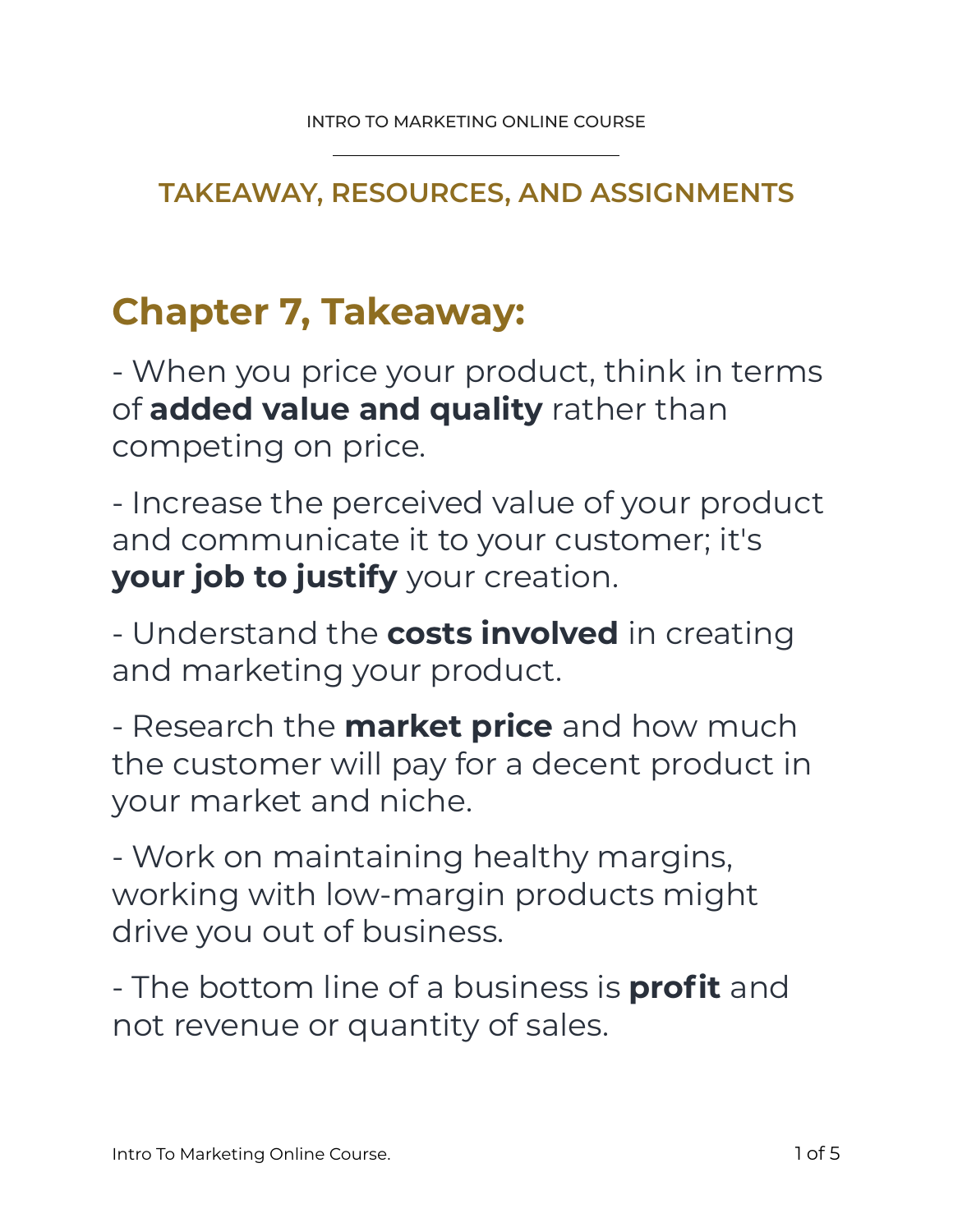- Have a low-entry price point of your product; it could be a smaller size product, different materials products, or fewer features products.

- Have a premium price point for your product, some people will **always love to buy the best**, this will also raise the perceived value of your brand, and make customers work harder to get better options.

- To make your products valuable to your customers, you must first understand what they **value the most**, be it the pure function of the product, or the aesthetics, lifestyle, and experience of the product.

- Promote not only your products but also the **entire brand experience** around your business; people can always find a similar product at a lower price.

- Position yourself as an **expert and authority** brand through original content creation on your social media.

- Make the sale easy for your customers, remove frictions and think about different ways and methods to get the product into your customer's hands as fast as possible,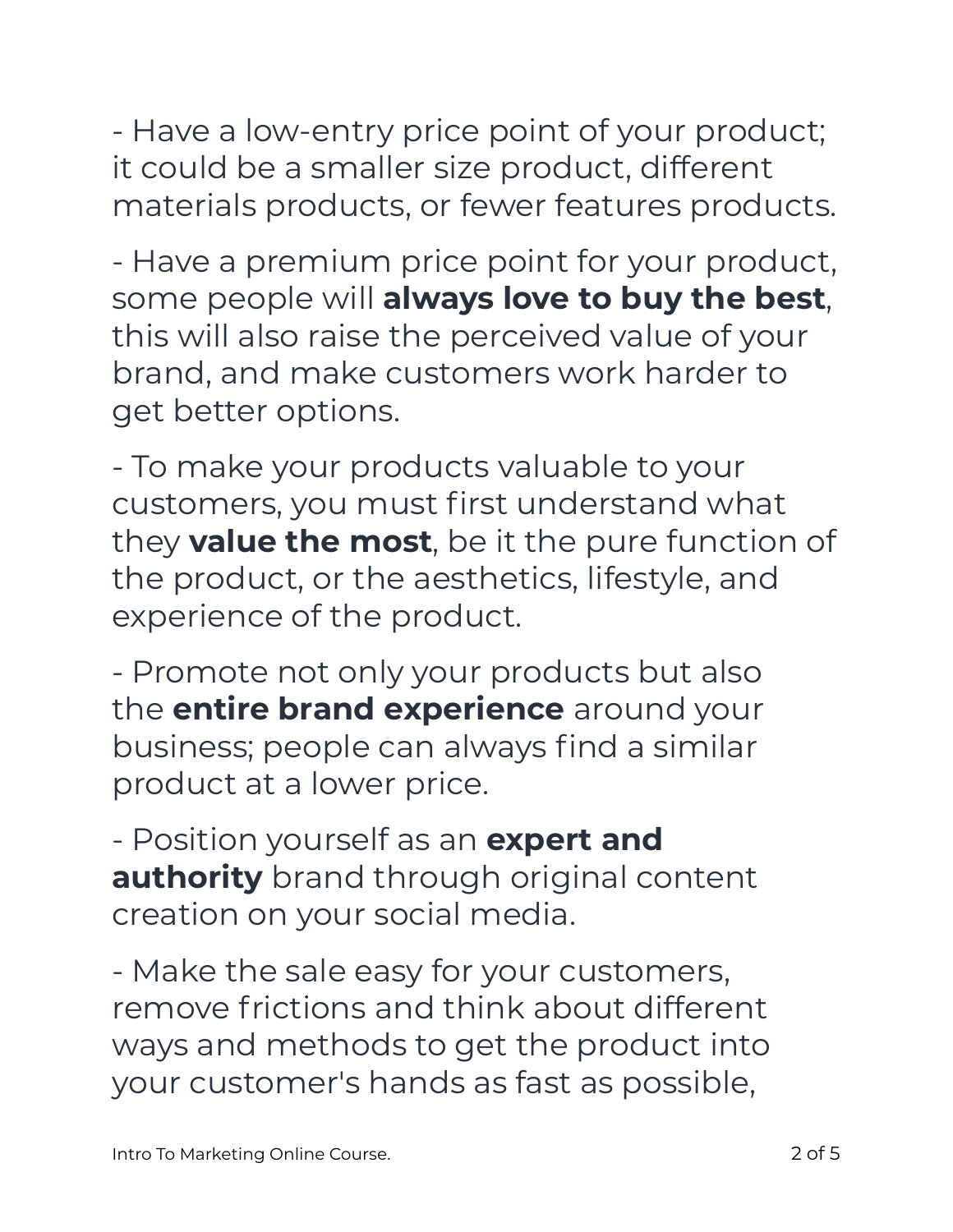**build a name first**, and change your pricing strategy later.

- Work on **diversifying your revenue stream**  by adding digital products and services besides your physical products.

- Your content marketing strategy should be around, **delivering value and making content that leads to a sale.** 

- Make sure you give extra attention to the **visual presentation;** keep it simple and engaging.

- Batch and group your content into **themes**, rather than separated and broken pieces that don't connect.

### **Resources:**

- How Fashion Nova beats out Dior and Gucci to Become the Most Googled Fashion Brand in the World
- How the World's fastest-growing watch brand – MVMT went from debt to \$90m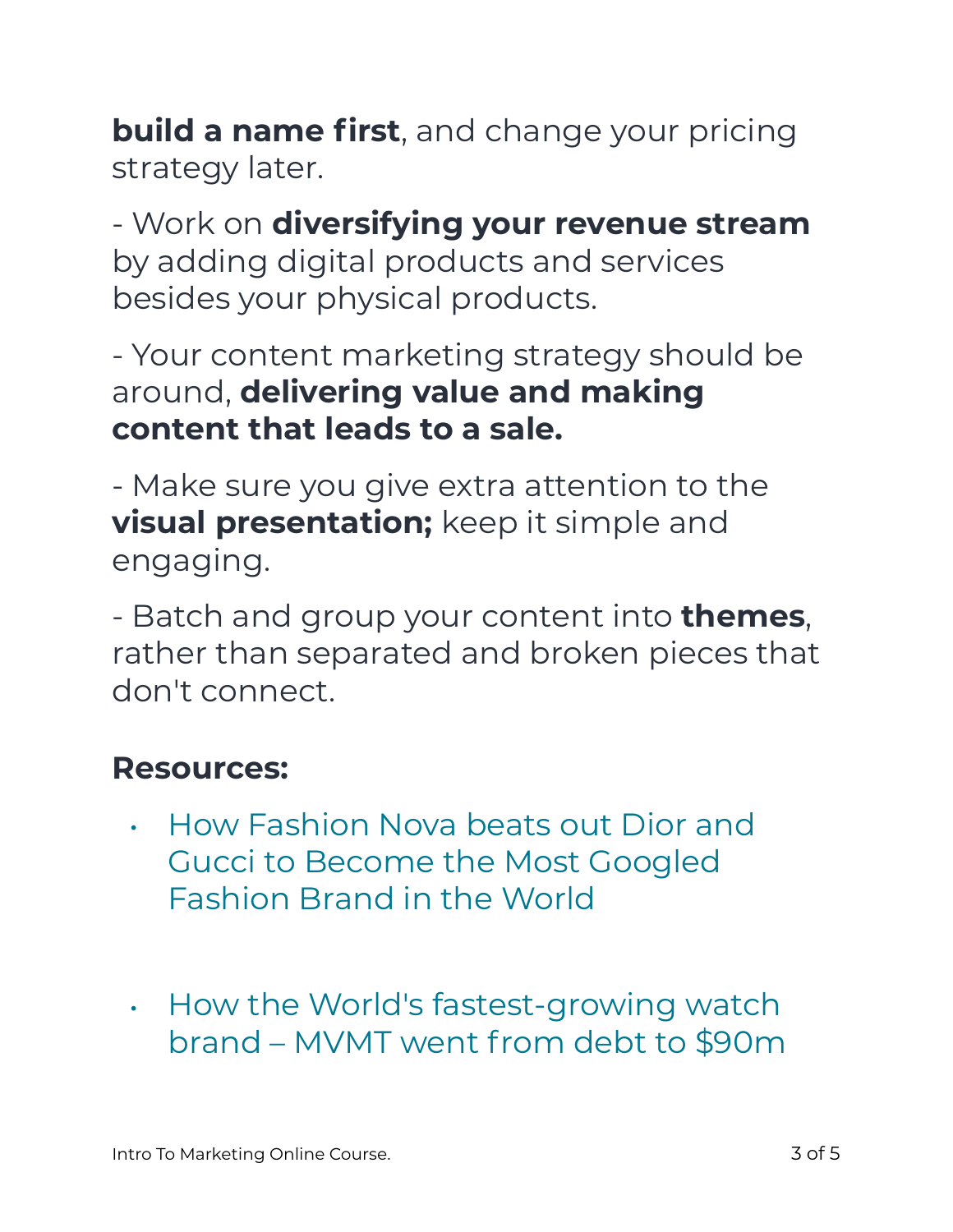revenue in just five years

- The Story of Content: Rise of the New Marketing – Documentary
- Celebs, Brands & Fake Fans (Social Media Documentary)
- The Enemy In Our Feeds

## **Chapter 7, Assignment:**

Your homework for this week is to:

- Group the problems, solutions, and lifestyle of your product or services into themes.

- Create a plan for the next three months of content.

- Shoot for the first theme of your content and be start uploading.

Don't worry about followers; we are building a brand image, not an influencer page.